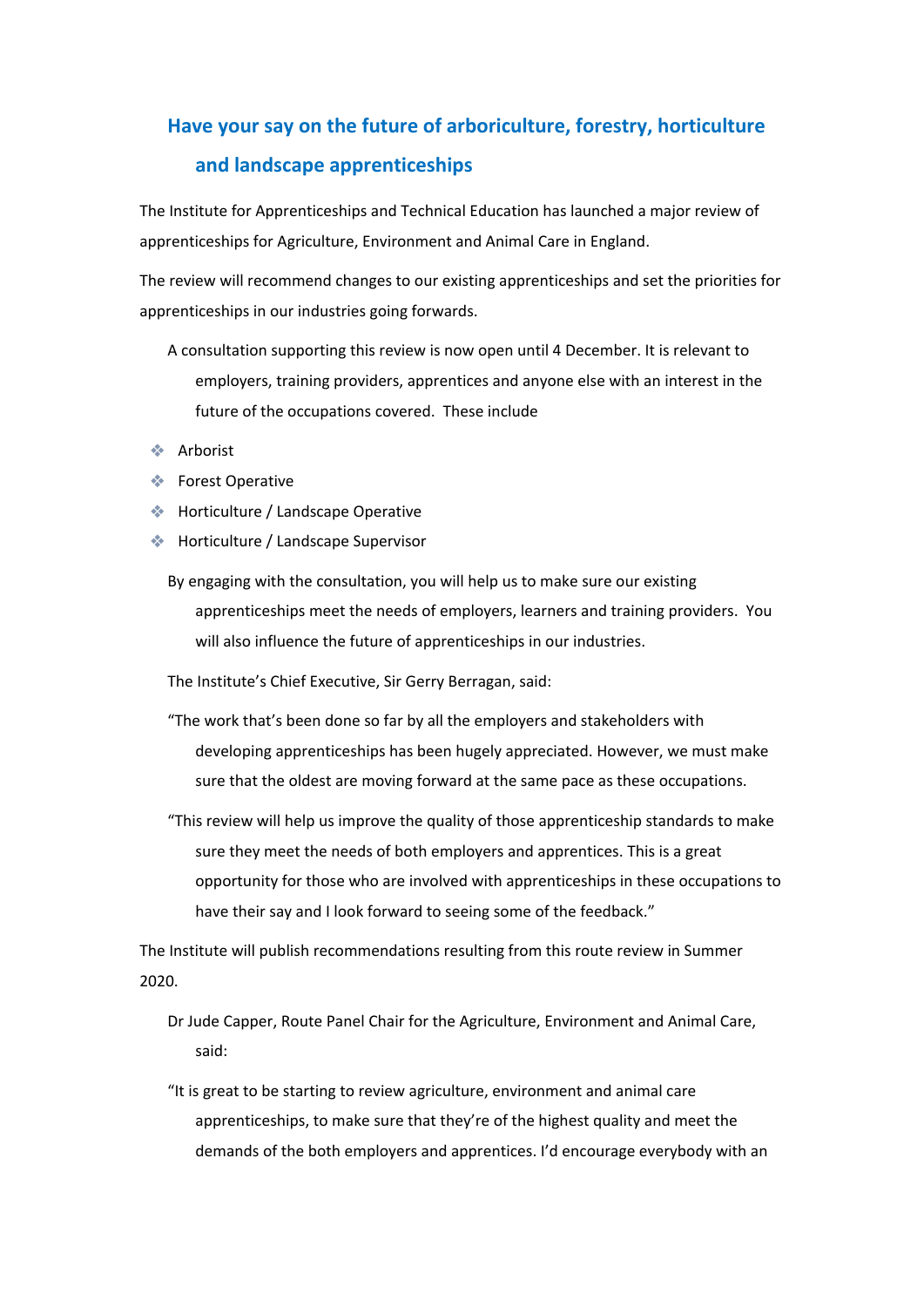interest to provide feedback. This will help us create the very best apprenticeships that we can and to find new ways to improve that will ensure the apprenticeships remain innovative and future-proof."

Visit [here](https://www.cognitoforms.com/InstituteForApprenticeships1/routereviewconsultation2019) to take part in the consultation.

## **For background:**

- The consultation can be found at: [https://www.cognitoforms.com/InstituteForApprenticeships1/routereviewconsultati](https://www.cognitoforms.com/InstituteForApprenticeships1/routereviewconsultation2019) [on2019](https://www.cognitoforms.com/InstituteForApprenticeships1/routereviewconsultation2019)
- Further questions please contact Ros Burnley [\(ros@adrow.co.uk](mailto:ros@adrow.co.uk)). A range of high-resolution images are available on request.
- Groups of employers (trailblazers) have been leading the way in developing apprenticeships in England. The arboriculture, forestry, horticulture & landscape industries became involved in 2014 and gained government approval to develop apprenticeships in four occupations at the end of that year. The trailblazer has approximately 60 organisations involved from across the industries concerned.
- Apprenticeship standards have been developed through the apprenticeship reform programme by employers, because they are best placed to understand their skills training needs, with support from the Institute and Education and Skills Funding Agency. Their predecessors, apprenticeship frameworks, will be switched off from next year.
- The Agriculture, Environment and Animal Care apprenticeship standards to be reviewed are:

o ST0223 – [Arborist](https://www.instituteforapprenticeships.org/apprenticeship-standards/arborist/)

- o ST0224 Forest [operative](https://www.instituteforapprenticeships.org/apprenticeship-standards/forest-operative/)
- o ST0209 Golf [Greenkeeper](https://www.instituteforapprenticeships.org/apprenticeship-standards/golf-greenkeeper/)
- o ST0225 [Horticulture](https://www.instituteforapprenticeships.org/apprenticeship-standards/horticulture-and-landscape-operative/) and landscape operative

o ST0210 – Sports Turf [Operative](https://www.instituteforapprenticeships.org/apprenticeship-standards/sports-turf-operative/)

- o ST0429 Pest Control [Technician](https://www.instituteforapprenticeships.org/apprenticeship-standards/pest-control-technician/)
- o ST0226 Landscape/ [Horticulture](https://www.instituteforapprenticeships.org/apprenticeship-standards/landscapehorticulture-supervisor/) Supervisor